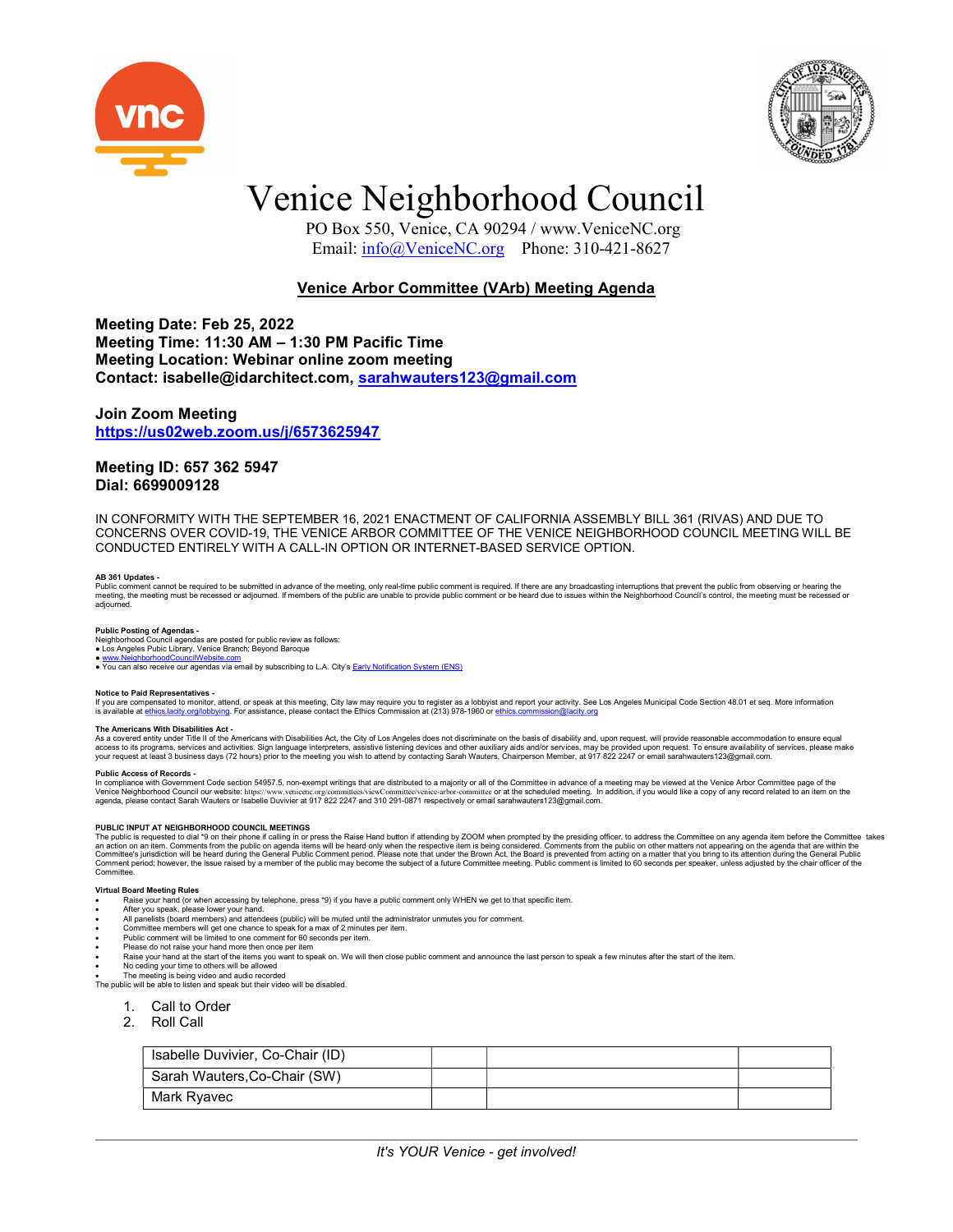



# Venice Neighborhood Council

 PO Box 550, Venice, CA 90294 / www.VeniceNC.org Email: info@VeniceNC.org Phone: 310-421-8627

| Noel Johnston |                        |  |
|---------------|------------------------|--|
| Barry Campion | Jim Murez (ex-officio) |  |

- 3. Review, Comment and Adopt Minutes from prior meeting. Move IS second SRW
- 4. PUBLIC COMMENT non-agenda items related to Venice Arbor Committee only
- 5. Reports
	- a. Chair Report Isabelle Duvivier, Sarah Wauters
	- b. VVG Report Noel

NEW BUSINESS

- 1. Motion to not allow tree removals on private property until building permits are issued. The motion will be posted on the Venice Neighborhood Council site.
	- a. Items for Discussion, Action, and Possible Motion
	- b. Public comment
	- c. Committee discussion
	- d. Motion

## OLD BUSINESS

- 2. Watering Truck and Strategies
	- a. Items for Discussion, Action, and Possible Motion
	- b. SRW report on progress with watering budget.
	- c. Public comment
	- d. Committee discussion
	- e. Motion
- 3. Trees in the Venice Community Plan
	- a. Items for Discussion, Action, and Possible Motion
	- b. Public comment
	- c. Committee discussion
	- d. Motion
- 4. Group Goals from Last Month
	- i. Complete Venice Blvd.
	- ii. Main Street
	- iii. Lincoln Blvd.
	- b. Items for Discussion, Action, and Possible Motion
	- c. Public comment
	- d. Committee discussion
	- e. Motion
- 5. Penmar golf course status/micro-forest/ RAP partnership
	- f. Items for Discussion, Action, and Possible Motion
		- g. Public comment
		- h. Committee discussion
		- i. Motion
- 6. Tree wells throughout Venice
	- a. Items for Discussion, Action, and Possible Motion
	- b. Public comment
	- c. Committee discussion
	- d. Motion